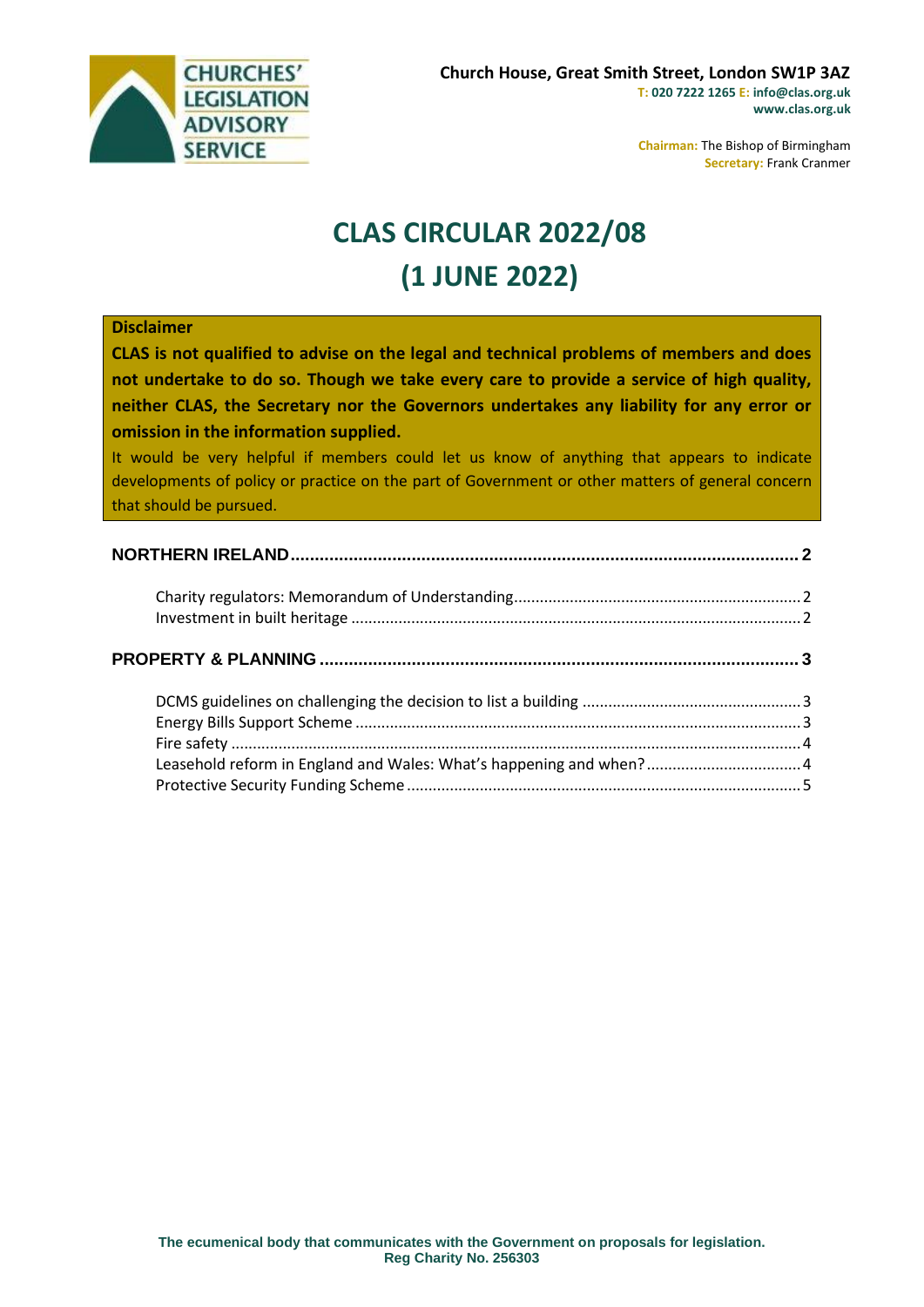### <span id="page-1-0"></span>**NORTHERN IRELAND**

#### <span id="page-1-1"></span>**Charity regulators: Memorandum of Understanding**

**For information**

The Charity Commission for Northern Ireland has **announced** that it has signed a Memorandum of Understanding with the Charities Regulatory Authority of Ireland. Its purpose is to build on the existing shared work between the regulators in supporting registered charities, further to enhance levels of public trust and confidence in the sector.

The formal agreement sets out a framework by which the regulators will cooperate and collaborate to uphold the integrity of charitable organisations and charitable trusts across the island of Ireland.

[Source: CCNI, 31 May]

#### <span id="page-1-2"></span>**Investment in built heritage**

**For information and possibly for action**

The Department for Communities has **[announced](https://www.communities-ni.gov.uk/news/over-million-pounds-available-investment-built-heritage)** that three funds totalling more than £1million aimed at conserving heritage assets, tackling social isolation, poverty, and increasing knowledge and public awareness, are now open for applications.

[Source: Department for Communities, 20 May]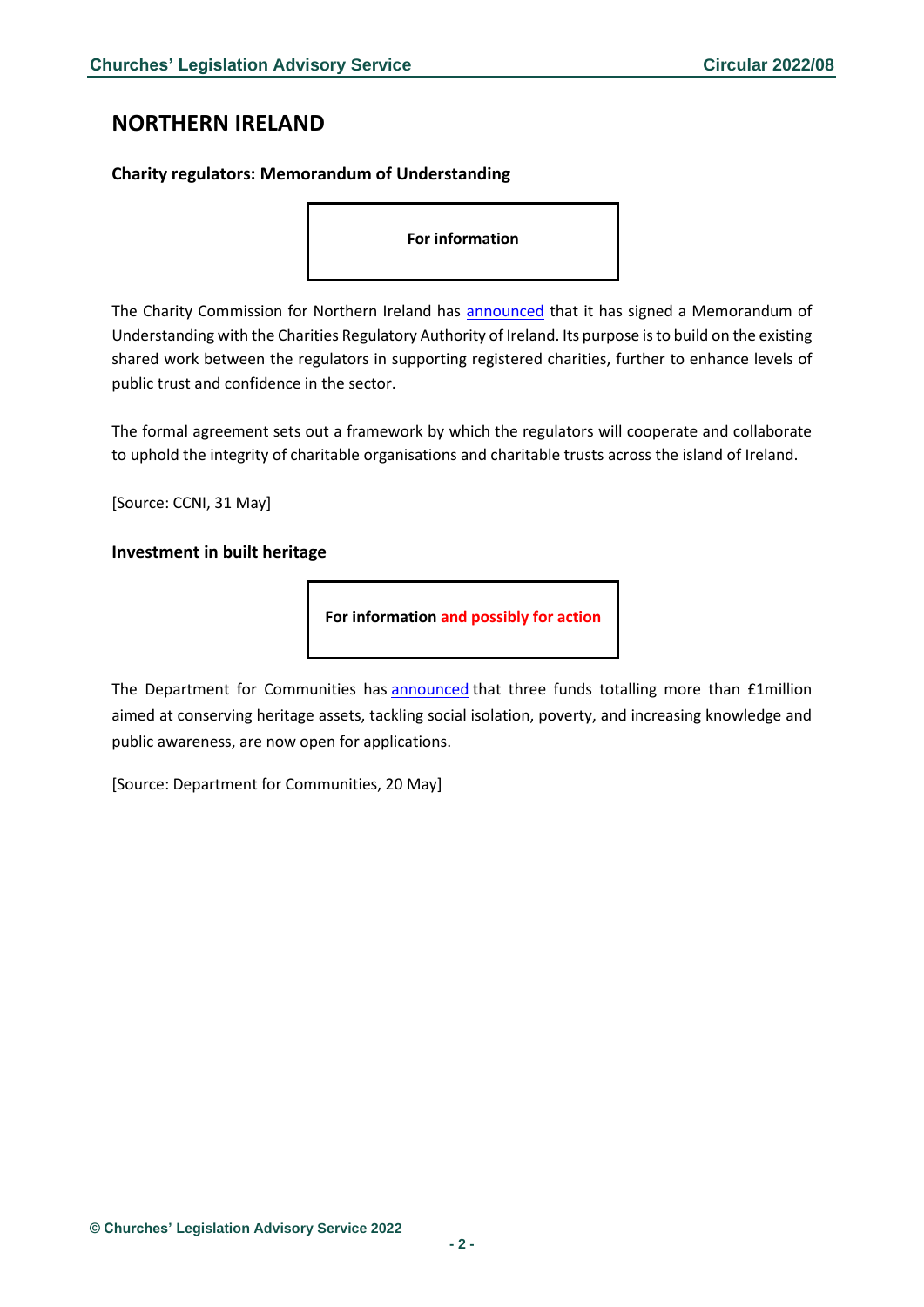## <span id="page-2-0"></span>**PROPERTY & PLANNING**

<span id="page-2-1"></span>**DCMS guidelines on challenging the decision to list a building**

**For information**

DCMS has [rewritten](https://www.gov.uk/guidance/how-to-challenge-our-decision-to-list-or-not-list-a-building#full-publication-update-history) its guidelines on how to challenge its decision to list or not to list a building. Anyone can challenge a listing decision by requesting a review, but you can only do so up to 28 days after the listing notification has been published. The review will decide whether the original decision should be upheld, amended or overturned. A review will only be carried out:

- if there is significant evidence that the original decision was wrong,
- where there was a significant factual error,
- where there was irregularity in the listing process, or
- if there is significant evidence which was not previously considered about the special architectural or historic interest of the building in a national context.

[Source: DCMS, 21 April]

#### <span id="page-2-2"></span>**Energy Bills Support Scheme**



As members will be aware, the Government has announced the [Energy Bills Support Scheme](https://www.gov.uk/government/news/energy-bills-support-scheme-explainer) for England, Scotland and Wales. (Energy policy is devolved in Northern Ireland, but the Government said that the Northern Ireland Executive would be funded via the Barnett Formula to provide comparable support for the financial year 2022 to 2023.) The announcement says that:

'Households will not need to apply for the Scheme, and in most cases we expect electricity suppliers to apply the reduction automatically to bills from October 2022.'

However, because relief is targeted at electricity bills rather than at individual consumers, we foresee a problem for religious communities whose electricity bills for the property or properties that their members occupy are paid centrally from community funds. On our understanding of the scheme, a single rebate will be applied to the bill, even if twenty individuals are living in the communal premises. A similar issue is likely to arise for university colleges and halls of residence and, possibly, for some types of community housing.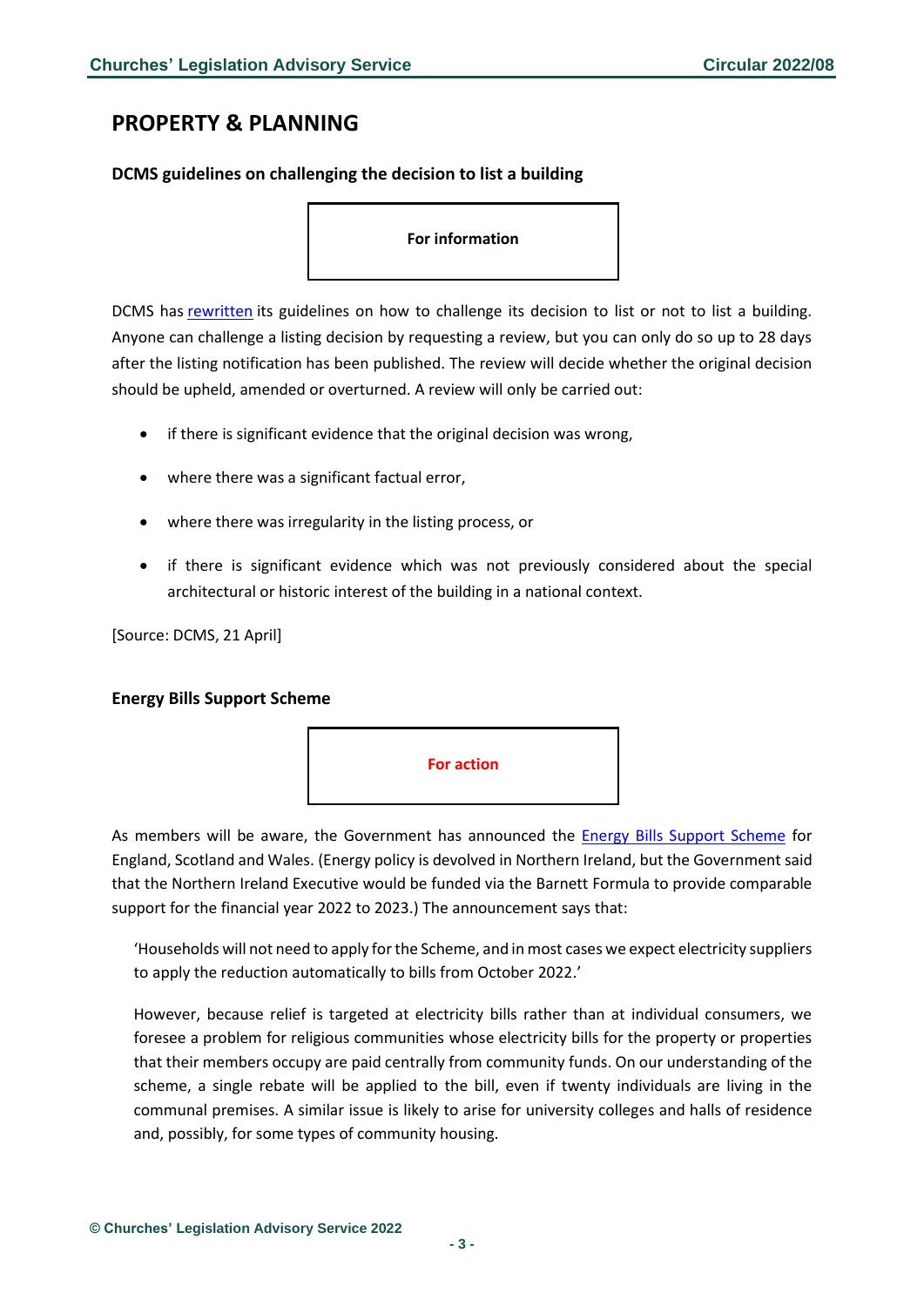We assume that the decision to apply the reduction to bills rather than to individuals was taken as a matter (understandably) of administrative convenience. Nevertheless, we believe that this is an issue that should be brought to the attention of Government, and we propose to do so in conjunction with the Association of University Directors of Estates, the British Universities Finance Directors Group, the Charity Tax Group and the Charities' Property Association.

#### *Any information from members on this issue that we can bring to the attention of Government would be extremely helpful***.**

[Source: CLAS, 1 June]

#### <span id="page-3-0"></span>**Fire safety**

**For information**

The Home Office has [published](https://www.gov.uk/government/publications/fire-safety-act-2021?utm_medium=email&utm_campaign=govuk-notifications-topic&utm_source=c37efdb8-d8a6-450e-8e0f-bfcefef92a1c&utm_content=daily) a policy paper on the Fire Safety Act 2021. The paper provides information about the commencement of the Fire Safety Act and how it affects Responsible Persons and others. The Fire Safety Act clarifies the scope of the Fire Safety Order to make clear that it applies to the structure, external walls (including cladding and balconies) and individual flat entrance doors between domestic premises and the common parts of a multi-occupied residential building.

*If you are a Responsible Person, you must consider these parts when conducting fire risk assessments, if you have not done so already.*

To support the commencement of the Fire Safety Act, the Home Office has also published the Fire Risk [Assessment Prioritisation Tool.](https://bpt.homeoffice.gov.uk/) This is an online tool for Responsible Persons to prioritise how soon your fire risk assessments should be updated. It has also [published](https://www.gov.uk/government/publications/fire-safety-england-regulations-2022?utm_medium=email&utm_campaign=govuk-notifications-topic&utm_source=e741d549-5aa8-4819-ab02-0c0dc4ed38a2&utm_content=daily) guidance on the Fire Safety (England) Regulations 2022, which introduce new duties under the Fire Safety Order for building owners or managers ("Responsible persons").

[Source: Home Office, 18 May]

#### <span id="page-3-1"></span>**Leasehold reform in England and Wales: What's happening and when?**

**For information**

The House of Commons Library has [published](https://commonslibrary.parliament.uk/leasehold-reform-in-england-and-wales/?utm_source=HOC+Library+-+Research+alerts&utm_campaign=1ab676240a-EMAIL_CAMPAIGN_2022_06_01_08_00&utm_medium=email&utm_term=0_a9da1c9b17-1ab676240a-103579521&mc_cid=1ab676240a&mc_eid=4f1a0992e5) a briefing titled "Leasehold reform in England and Wales: What's happening and when?" The briefing notes that "The Government has committed to reform leasehold tenure to make buying/extending lease agreements 'easier, faster, fairer and cheaper'. This page explains what's known about the reforms and timetable."